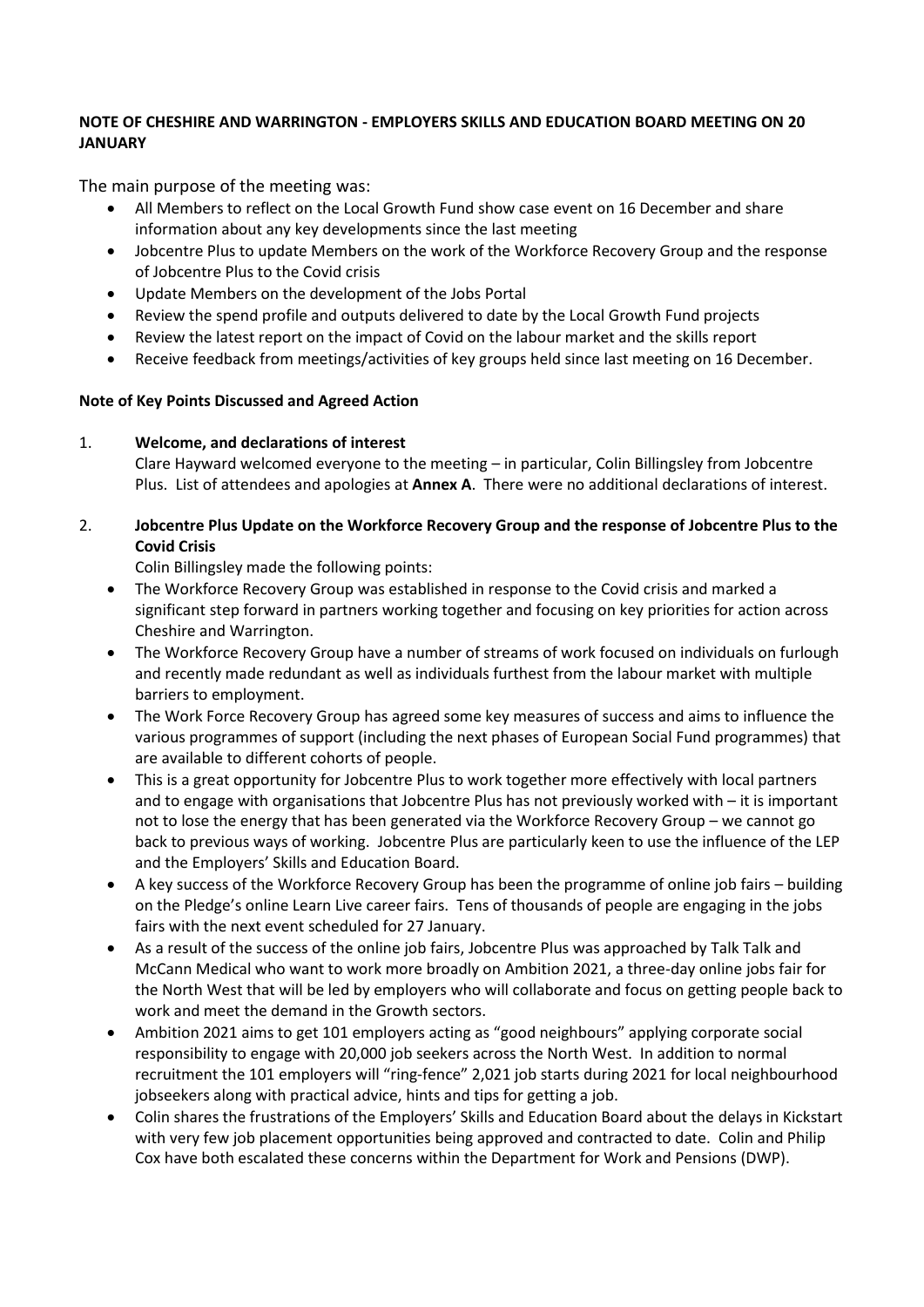• Colin expects that moving forward, the DWP will delegate more responsibility for Kickstart to local Jobcentres.

In the subsequent discussion the following points were made:

- Paul Colman thanked Colin for the support that the Chamber had received on Kickstart from Sue Savage and the Jobcentre Plus team. Paul reported that the Chamber has received approval for 100 of their first two cohorts of Kickstart job placements that they had submitted to DWP and are now preparing job descriptions for each placement. The third cohort of placements had just been rejected for no apparent reason.
- Sarah Hopkinson reported that Engie had received approval for 137 placements, but their subsequent bid had been rejected. Sarah was disappointed at the apparent inconsistent approach by DWP. Engie will not launch the placements until after lockdown.
- 3. **Members reflections on the Local Growth Fund Show Case Event on 16 December** The following points were made:
	- The presentations by the Local Growth Fund projects at the last Employers' Skills and Education Board had been really helpful.
	- It was good to hear first-hand from the projects the presentations were inspirational. It was great to see the positive impact of the investments and the extent to which projects had adapted their delivery models in response to the Covid restrictions.

### 4. **Local Growth Fund update (spend and outputs)**

Sarah Williams presented a series of slides that summarised spend and outputs delivered to date. Sarah thanked Employers' Skills and Education Board members who are sponsoring the Local Growth Fund projects for helping the projects to move into delivery mode.

It was noted that the Carpe Diem and the NEET projects needed sponsors. Kath MacKay agreed to have a further discussion with Sarah Williams about the NEET project and the time commitment involved. **ACTION KATH MACKAY.** Maggie expressed an interest in sponsoring the Carpe Diem project – Sarah has already followed up on Maggie's offer and made introductions to Carpe Diem**.**

It was agreed that before the next Employers' Skills and Education Board meeting all sponsors would check the progress of their projects and any support needed. **ACTION ALL MEMBERS**

### **5. Short Demonstration of latest version of the Jobs Opportunities Portal**

Sarah Williams provided a short demonstration of the latest version of the Job Opportunities Portal [https://www.candwopportunities.co.uk/.](https://www.candwopportunities.co.uk/)

The Cheshire and Warrington Opportunities portal provides:

- Personalised access to job opportunities
- A single place to search for jobs, apprenticeships and training courses
- 12-14k vacancies that are updated every 30 minutes
- Careers information about 350 different roles
- Information about local key growth sectors
- Ability to tailor to the individual's needs (e.g., specific geographical areas or particular types of job) and set alerts for when new opportunities are posted

In the subsequent discussion the following points were made:

• Clare Lathom has included a link to the portal in all Cheshire West and Chester redundancy support literature and all employment support officers are using the portal as a resource.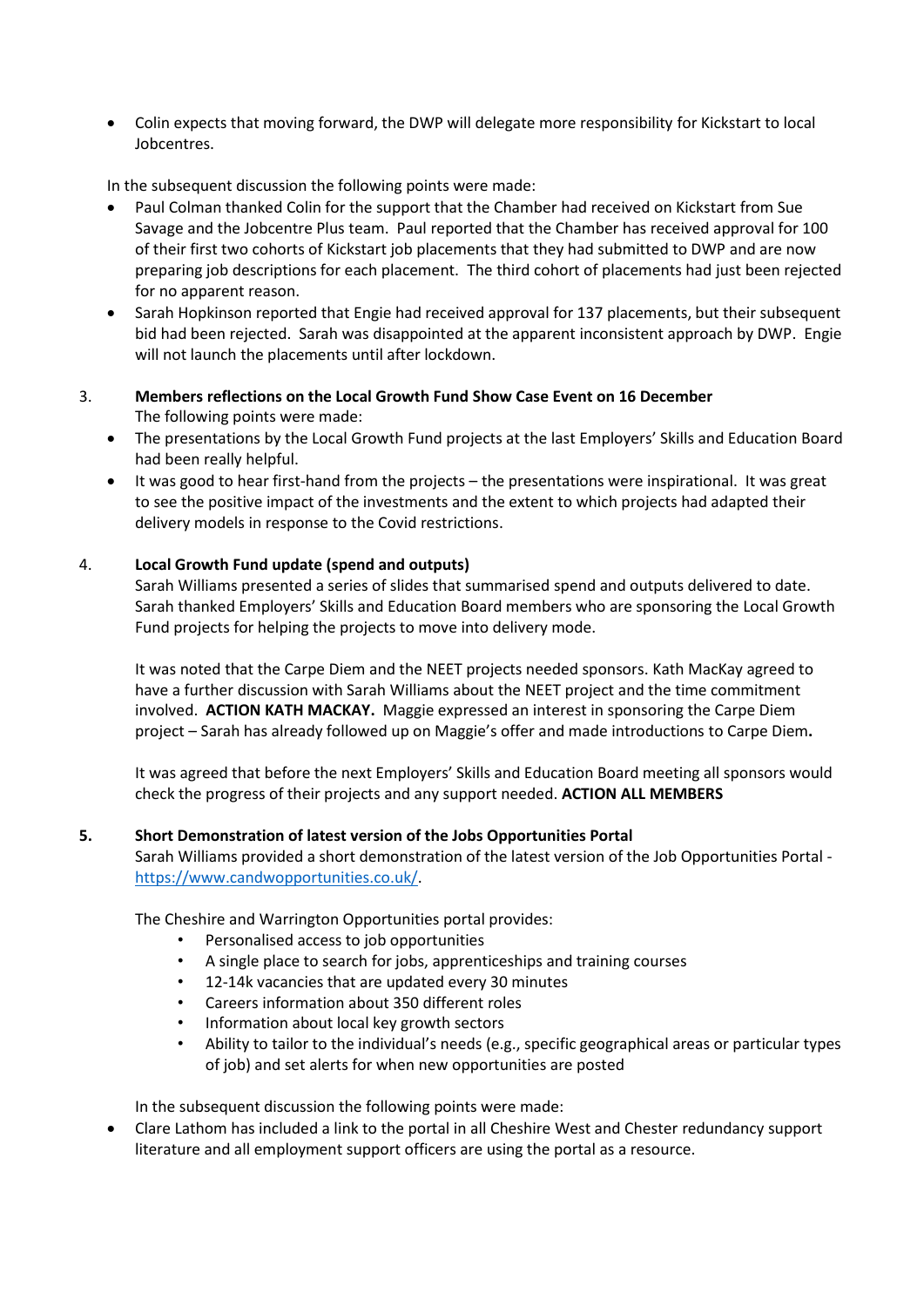• Kath MacKay commented that the Portal was a good idea – and we needed to ensure all the job opportunities in smaller business were included on the Portal. This should include the vacancies promoted via LinkedIn (the way many of the Life Science businesses in Alderley Park advertise job vacancies). **ACTION PAT JACKSON AND SARAH WILLIAMS TO FOLLOW UP RE LINKEDIN.**

### **6. Latest Covid-19 Report, Skills Priorities and Proposed Road Map**

David Brennan noted the recent Covid -19 impact report that had been circulated prior to the meeting. There were no follow up questions.

David presented a series of slides that summarised progress to date on the development of the Skills Report including the priorities emerging from the data and labour market work and the revised objectives.

In the subsequent discussion the following points were made:

- Priority 2 should include specific reference to sustainability, green job opportunities and life sciences
- Need strong platform of people with Level 2 skills who can progress to higher skills (drop reference in priority 2 to 'higher' skills
- Priority 2 should reflect the need to equip people with the skills to innovate and drive growth
- Need to get the terminology around 'digital' correct we mean digitalisation across all sectors
- On recovery need to build back better, for the future, in response to changing circumstances, must be ambitious
- Need to address retention of talent and reflect on the issue of young people who acquire Level 3 skills, go to University and do not return to Cheshire and Warrington
- Do we need to more on internships and placements and engage more with alumni and graduate networks? Also need to make better use of our existing networks
- Need to reflect on the point that if all 18-year-olds stayed in Cheshire and Warrington we would still need a further 25,000 people with Level 3+ skills – it is essential that we reskill and upskill our current workforce - training must be lifelong
- We still have a gap of 60,000 graduates in the workforce
- Can we integrate internships into major infrastructure investment programmes and provide support for smaller businesses to take on graduates?

Clare thanked Members for their contributions. Pat Jackson and David Brennan would try to reflect the comments received into a revision of the priorities and circulate the revised text as soon as possible – the revised test was circulated later on  $20<sup>th</sup>$  January.

Members agreed to organise a sub-group of Members to meet on  $27<sup>th</sup>$  January to review the revised text. **ACTION PAT JACKSON - done**

A near- final version of the skills report would be presented at the next meeting of the Employers' Skills and Education Board on 17<sup>th</sup> February. **ACTION PAT JACKSON** 

### 7. **Feedback from key meetings/activities since last Employers' Skills and Education Board:**

## **7.1 LEP Board meetings**

Clare Hayward noted that the LEP Board were focusing on a number of issues:

- The work of the Sustainability and Inclusion Commission
- The recruitment of new Board members
- The Covid Recovery group and the need for a speedy and efficient roll out of the vaccination programme
- The impact of Brexit  $-$  in particular, the rules of origin
- The FE White Paper to be published on 21 January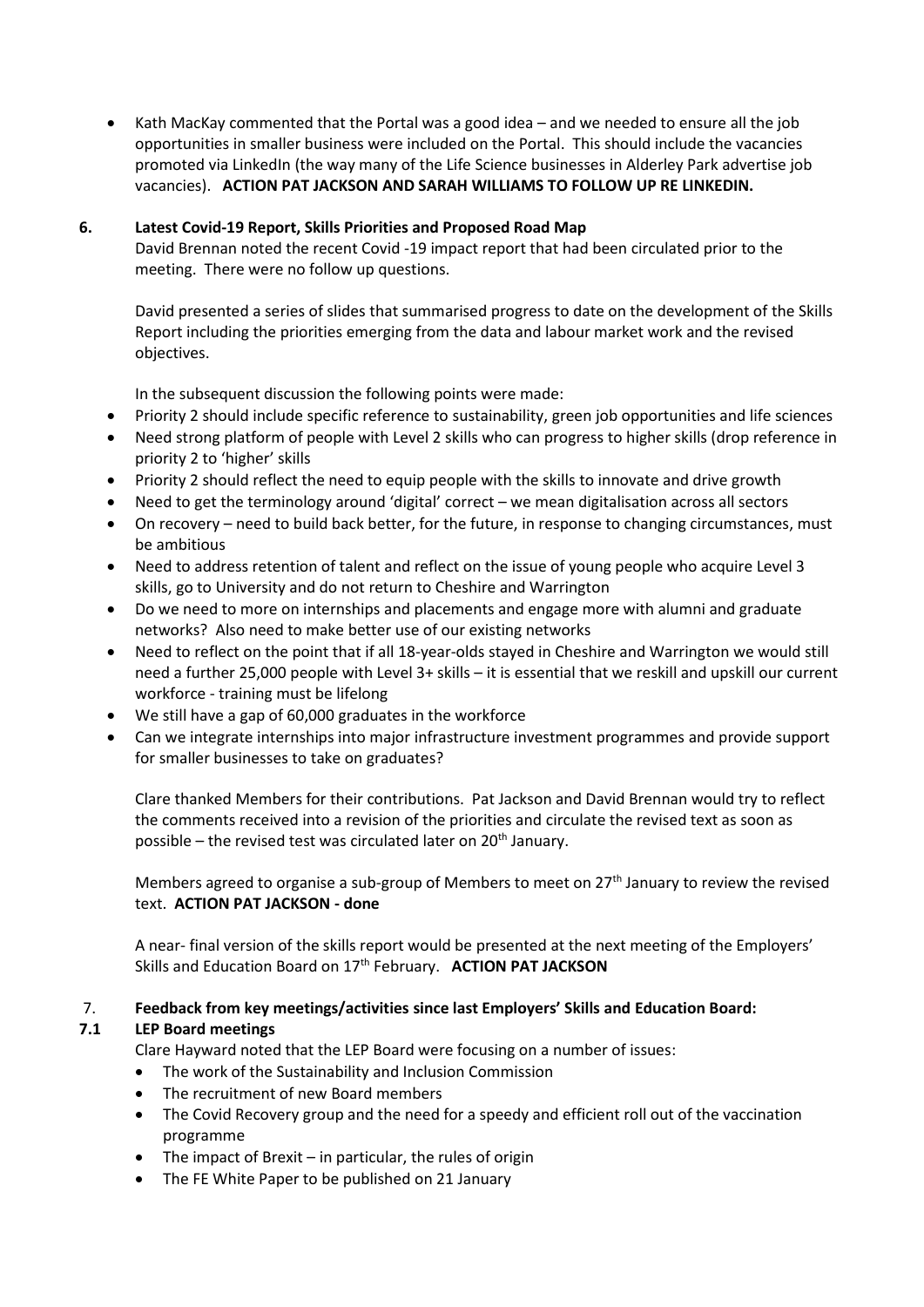## 7.2 **Digital Skills Partnership(DSP)**

Nicola Dunbar noted the following:

• **Digital Careers Day -** 7 DSP Board Members and/or representatives from their businesses(Astra Zeneca, Bentley, Blue Beck, DriveWorks, Hartree Centre – Science and Technologies Facilities Council Daresbury and Port Swigger), took part in a Digital Careers day on 13 January that was organised by the DSP and the Pledge.

In total 15 businesses were involved in the day and participants attended from 9 schools, 2 colleges and 3 universities. Roles explored included - Games design, Product design, User Experience (UX), internet security, cyber security, process efficiency. Sessions were recorded so the content can be used to assist with the DSP's objective to 'spread the word about digital'.

The day was split into 3 sessions

- $\circ$  Jobs in Digital exploring different roles
- $\circ$  Routes to jobs exploring career pathways including qualifications
- $\circ$  Stand out from the crowd hints and tips on things you can do to make your applications more attractive to potential employers and increased your chances of being successful in gaining a digital role.

### **7.3 Pledge**

James Richards provided the following update:

- **Funding update** 
	- $\circ$  European Social Funding (ESF) extension has been approved in principle we aim to get a proposal to the Department for Work and Pensions by 22 January. This gives the Pledge approximately half the money needed to operate with a reduced but core provision until Autumn 2023
	- o ESF Reserve funding we are developing a further bid. This would, if successful, enable us to operate with a similar staff level as now and allow us to do specific targeted work in key geographic areas to support the LEP's 'levelling up' agenda.
	- $\circ$  Careers and Enterprise Company (CEC) we have a proposal with CEC to move to a hub model, with Year 1 being focused on schools in the LEP priority areas of Ellesmere Port, North Warrington and Crewe.
- **Longer term business model** we are in discussions within the LEP and with Youthfed around the longer-term business model.
- **The Pledge Board meeting next week** will look at the shorter and longer-term funding models and the student voice
- In terms of activity, the previous quarter the Pledge **hit all ESF targets**.
- This term the main activity is around Industry Insights. Last week was the first on Digital careers run jointly by DSP and Pledge, next Industry Insight events will include construction, selfemployment and professional services
- The focus with CEC this quarter is around matching Enterprise Advisors with schools

## 7.4 **Accelerate Board and Current Review**

Phil Atkinson and Kurt Allman noted that the had not been a recent Accelerate Board meeting. However, 50 people had now completed 50 Accelerate funding training and a further 570 were in the pipeline. Progress has been slow, and the University are currently reviewing and remodelling the targets for the programme. It was noted that there has been a recent increase in the unit cost of training funded via Accelerate.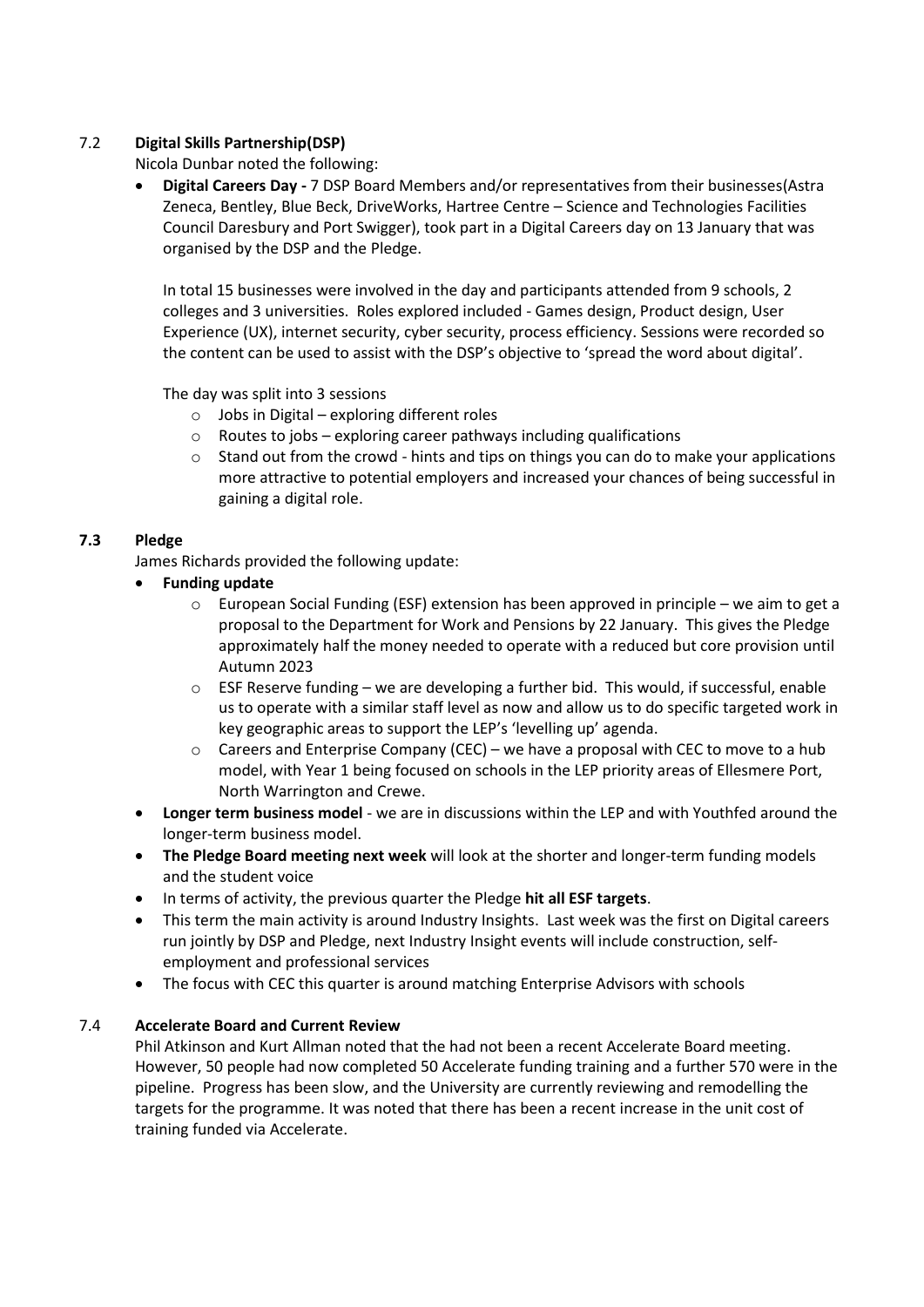The next meeting of the Accelerate Board will be later in January and proposals for change in response to the current review of Accelerate will be brought to the Employers' Skills and Education Board.

Clare Hayward thanked Phil and Kurt for their update. Clare had seen the report from the review of Accelerate and asked for more information about progress in appointing an MD for Accelerate.

Clare asked for a more detailed update at the next meeting – to include specific information about the customer journey and any feedback on the experience of businesses (for example, Bentley, who had expressed an interest in applying for Accelerate). Clare also asked for the profile of training being funded and details of the pipeline.

Clare suggested that Accelerate should be a focus for the next meeting of the Employers' Skills and Education Board. **ACTION KURT ALLMAN AND PHIL ATKINSON**

#### **7.5 Institute of Technology**

Dhesi had not received feedback on the bid from the Department for Education and had not yet set up a shadow board. Dhesi aims to discuss the shadow board with other college Principals with the aim of setting up the Board over the next few weeks **ACTION DHESI**

#### **8. Note of last meeting on 18 November 2020 and Outstanding Actions**

The note of the last meeting was agreed, and the outstanding actions reviewed.

#### **9. Any Other Business**

#### **9.1 Digital inclusion**

Kath MacKay noted that access to laptops and the internet was still an issue. However, the Government has just announced a further lockdown scheme to provide more laptops to schools and the LEP has just provided a further 180 devices to the Colleges – funded by the Local Growth Fund. The BBC has also recently announced a campaign to encourage people/businesses to donate unwanted laptops to organisations who can wipe the hard discs, check electric safety and distribute the refurbished laptops to schools.

Phil Atkinson suggested that the issue of access to laptops and the internet was a longer term issue – we need a more strategic, longer term programme that ensures equipment is maintained and kept up to date.

It was suggested that we should keep the situation under review and report back to the next Board meeting. **ACTION PAT JACKSON AND SARAH WILLIAMS**

#### **9.2 Publicity for Reaseheath Local Growth Fund Investment**

Paul Colman expressed concern at the delays in obtaining a Ministers quote to be included in a press release about the Reaseheath investment. Paul agreed to provide further details so that Pat Jackson could investigate the problem. **ACTION PAUL COLMAN AND PAT JACKSON**

#### 10. **Date of next meeting** 17 February 2021

Main items for agenda to be the skills report and Accelerate.

Meeting closed at 15.30 hrs